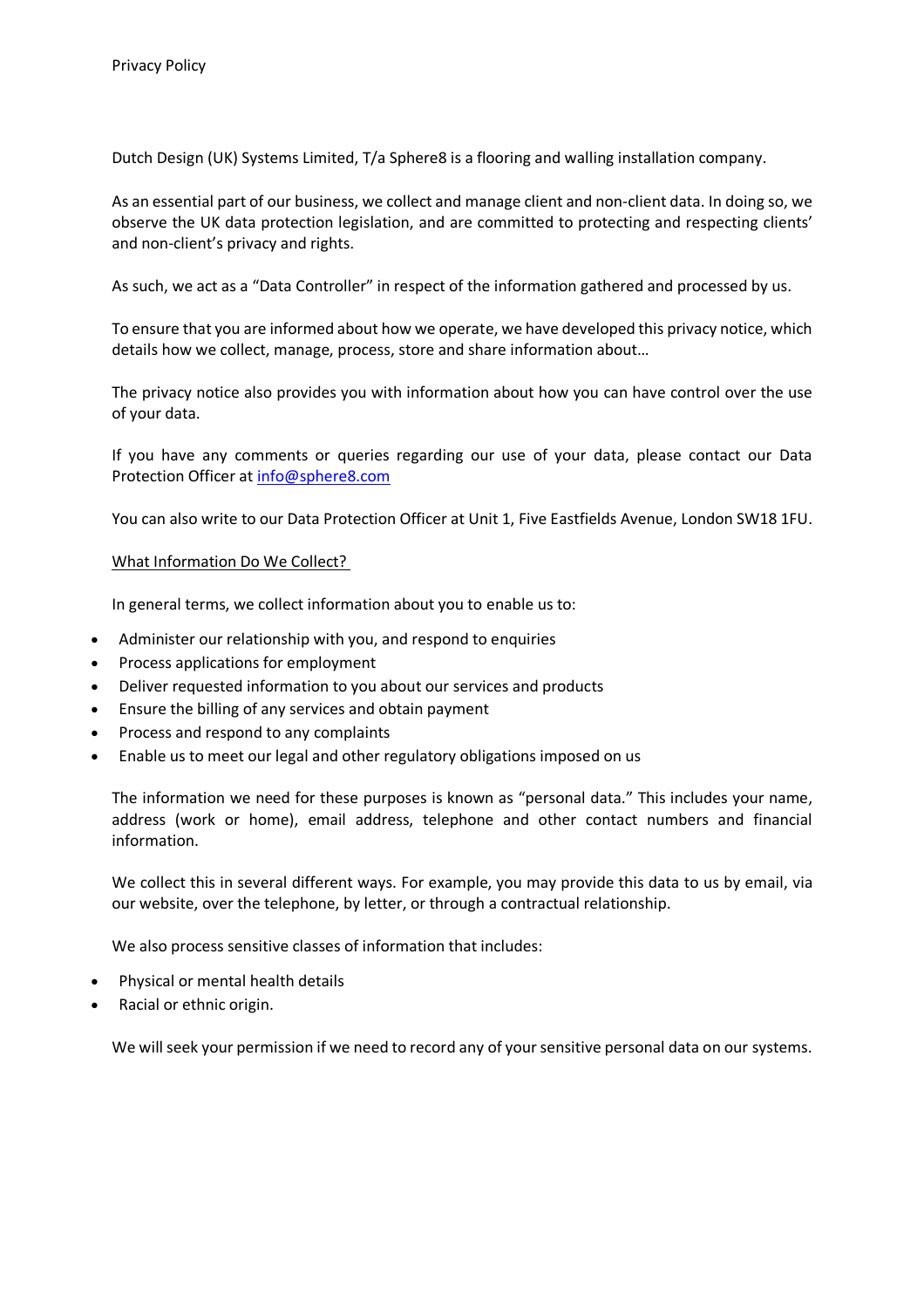## How Do We Use The Information?

We use the data we collect from you for the specific purposes listed in the table below. Please note that this table also explains:

- The legal basis for processing your data, linked to each processing purpose;
- In what circumstances your data will be shared with a third-party organisation.

| <b>Purpose for processing data</b>                                                                                                         | Legal basis for processing data                                                                                   | Third party organisations with<br>whom data is shared                                                                                                                                                                             |
|--------------------------------------------------------------------------------------------------------------------------------------------|-------------------------------------------------------------------------------------------------------------------|-----------------------------------------------------------------------------------------------------------------------------------------------------------------------------------------------------------------------------------|
| To administer our relationship To meet the requirements of a None.<br>with you, to provide services and contract.<br>respond to enquiries. |                                                                                                                   |                                                                                                                                                                                                                                   |
| To obtain information where In employing rftjffelevant staff<br>necessary when recruiting                                                  |                                                                                                                   | None                                                                                                                                                                                                                              |
| and<br>to<br>employees<br>outsourced Human Resources,<br>Private Health Care, Health &<br>Safety and Training services.                    | provide contract.                                                                                                 | To fulfil our contract with our To meet the requirements of a Inland Revenue, SME advisor,<br>Health<br>&<br>Safety<br>training<br>companies, outsourced private<br>health care companies, Pension<br>Provider, Death in Service. |
| To ensure the billing of any To meet the requirements of a Government<br>procured services by you and contract.<br>ensure payment.         |                                                                                                                   | <b>VAT</b><br>and<br>tax<br>inspectors, internal auditors.                                                                                                                                                                        |
| To communicate with you on our To seek explicit consent prior to None.<br>relevant<br>to<br>services<br>preferences.                       | yoursending<br>individuals<br>the<br>interests and in line with your information and in line with<br>preferences. |                                                                                                                                                                                                                                   |
| To provide enquirers support by To fulfil contractual obligations None.<br>telephone.                                                      | this includes taking action before<br>entering into a contract.                                                   |                                                                                                                                                                                                                                   |
| and<br>respond<br>To<br>process<br>complaints.                                                                                             | to To meet a legal obligation.                                                                                    | None.                                                                                                                                                                                                                             |

#### Your Rights

Under the terms of data protection legislation, you have the following rights:

#### 1/ Right To Be Informed

This privacy notice fulfils our obligation to tell you about the ways in which we use your information.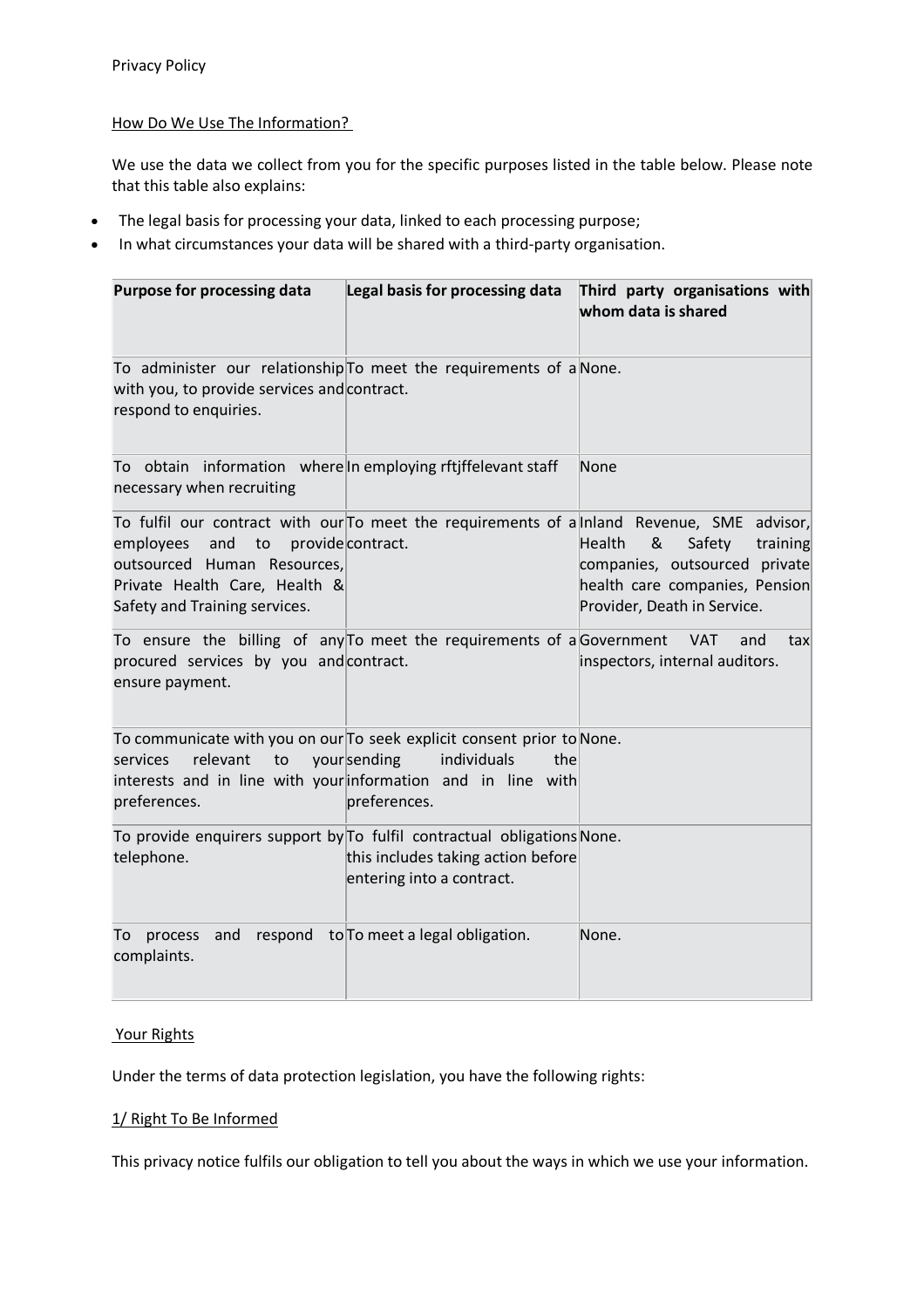# 2/ Right To Access

You have the right to ask us for a copy of any personal data that we hold about you. This is known as a "Subject Access Request." Except in exceptional circumstances (which we would discuss and agree with you in advance), you can obtain this information at no cost.

We will send you a copy of the information within 30 days of your request.

To make a Subject Access Request, please write to our Group Data Protection Officer (details above).

### 3/ Right To Rectification

If any of the information that we hold about you is inaccurate, you can either contact us on 020 8969 0183 or contact our Data Protection Officer (details above).

#### 4/ Right To Be Forgotten

You can ask that we erase all personal information that we hold about you. Where it is appropriate that we comply, your request will be fully actioned within 30 days.

#### 5/ Right To Object

You have the right to object to:

- The continued use of your data for any purpose listed above for which consent is identified as the lawful basis for processing i.e. you have the right to withdraw your consent at any time.
- The continued use of your data for any purpose listed above for which the lawful basis of processing is that it has been deemed legitimate.

#### 6/ Right To Restrict Processing

- If you wish us to restrict the use of your data because
	- o you think it is inaccurate, but this will take time to validate,
	- $\circ$  you believe our data processing is unlawful, but you do not want your data erased,
	- $\circ$  you want us to retain your data in order to establish, exercise or defend a legal claim, or you wish to object to the processing of your data, but we have yet to determine whether this is appropriate, please contact our Data Protection Officer (details above).

## 7/ Right To Data Portability

If you would like to move, copy or transfer the electronic personal data that we hold about you to another organisation, please contact our Data Protection Officer (details above).

#### 8/ Rights Related To Automated Decision-Making

If you would like to object to automated decision making without any individual involvement, and to the profiling of your data, please contact our Data Protection Officer (details above).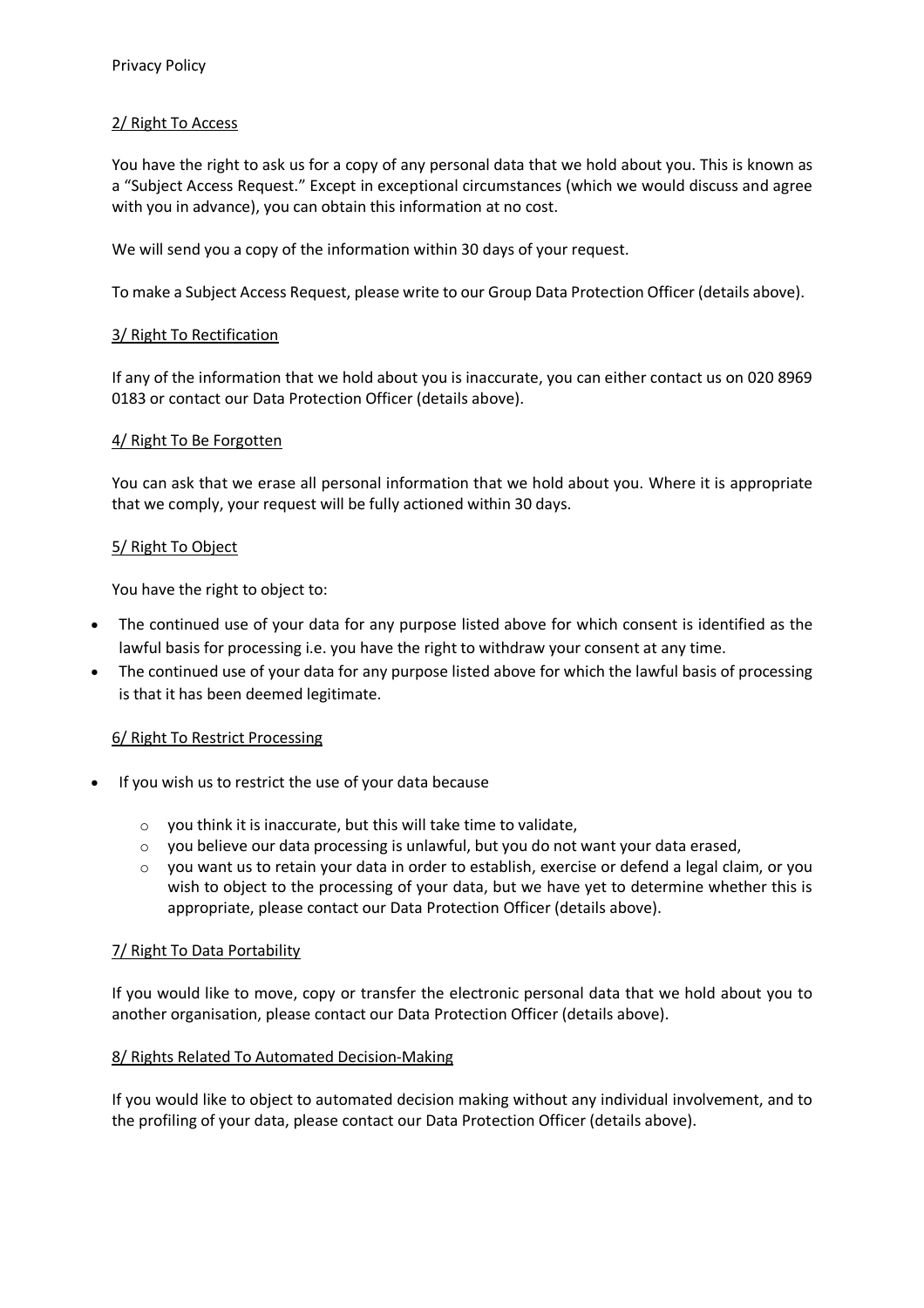### Is The Processing Of Information Likely To Cause Individuals To Object Or Complain?

We are not aware of any justifiable reasons that would constitute a legitimate reason for objecting or complaining about the way we process or control information.

### How Long Will We Retain Information For?

We will typically retain information for a period of seven years. This is due to regulatory reasons and to ensure our business records are adequate to maintain the requisite levels of insurance to protect our clients and non-clients.

#### Data Privacy And Security

We maintain a secure limited access system which includes processes for ensuring that data protection is a key consideration of all new and existing IT systems that hold personal data.

Where any concerns, risks or issues are identified, we conduct relevant impact assessments in order to determine any actions that are necessary to ensure optimum privacy.

We also maintain a secure limited access system which seeks to protect the availability, confidentiality and integrity of all physical and information assets.

Specifically, this helps us to:

- Protect against potential breaches of confidentiality;
- Ensure all IT facilities are protected against damage, loss or misuse;
- Increase awareness and understanding of the requirements of information security, and the responsibility of our colleagues to protect the confidentiality and integrity of the information that they handle; and
- Ensure the optimum security of this website.

#### Cookies And Links To Other Websites

In order to offer and provide a personal service through our website, we may use cookiesto store and help track information about you. A cookie is a small text file sent to your device that we use to store limited information about your use of the website. We may use cookies to provide you with certain functionality (such as to enable access to secure log-in areas and to save you having to re-enter information into product or website forms) and to personalize our website content. Without cookies, this functionality would be unavailable.

By using our websites you agree that we can place these types of cookies on your device.

We may also use analytics tools provided by Google, Inc. ("Google") or other similar providers. Analytics tools serve cookies through our website and collects aggregated data on an anonymised basis about users and visitors' use of the website. The data collected enables us to understand aggregated user or visitor activity and how we may improve our website or charitable offering. This data is collected and used on an anonymised, aggregated basis only and does not enable any user or visitor to be personally identified.

In addition, we may also use marketing automation tools. These companies serve cookies to profile users or visitors' interests and activity. We may use data collected through these cookies to serve